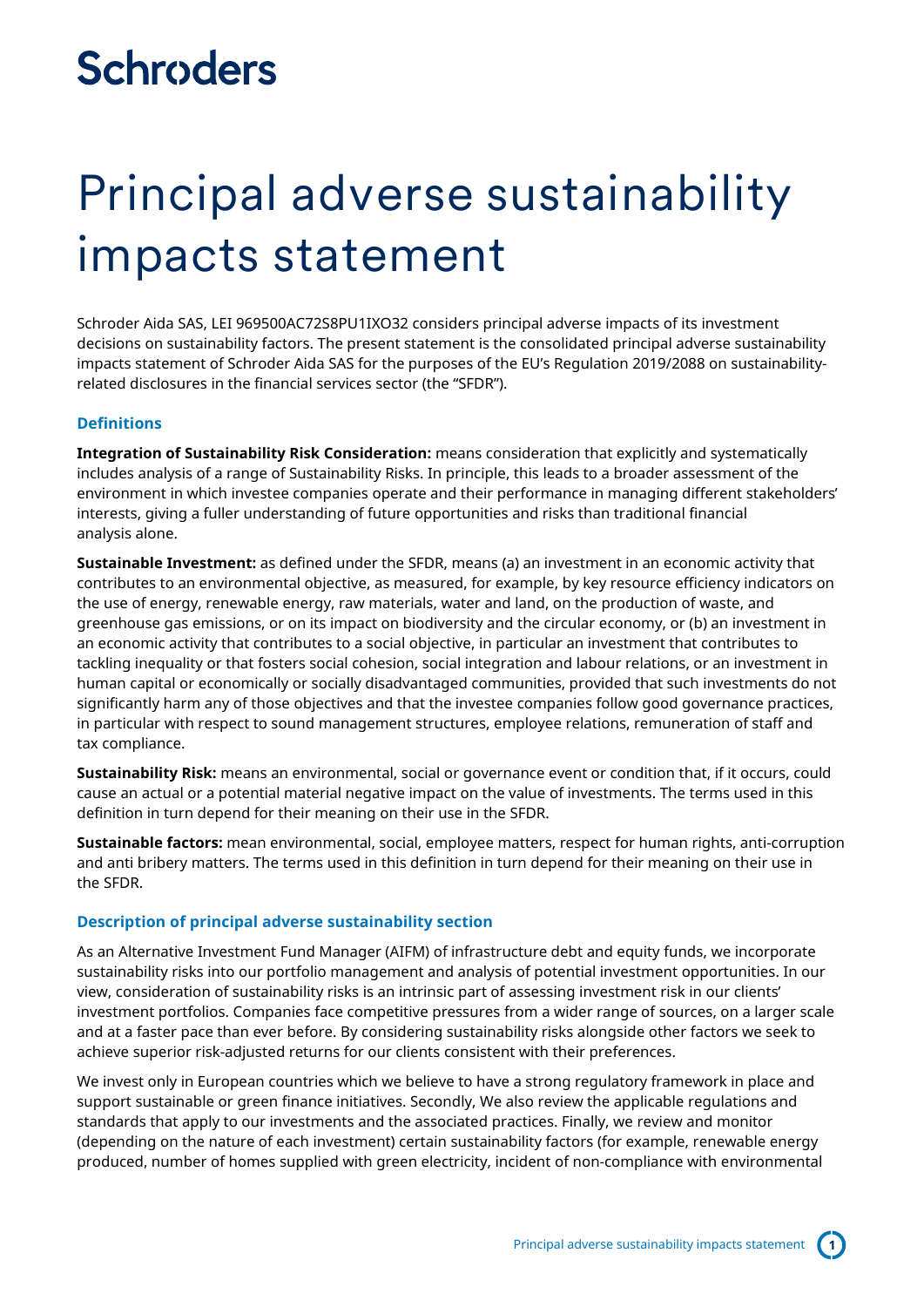permits, number of work related injury, number of jobs supported, % of independent directors at Boards) on a case by case basis.

### **Engagement**

Since it was established, Schroder Aida's goal has been to offer its clients long-term investment solutions in the infrastructure sector. We believe that such solutions will provide the returns they seek and may contribute towards building a better future for our society.

Schroder Aida's Engagement policy describes the principles of how Schroder Aida will exercise the voting rights relating to the unlisted equity interests held by the funds or companies managed by it.

Our shareholder engagement policy is guided by of our clients' best interests. Sustainability issues are at the core of this policy, and our management company promotes them in its management activities and investment advisory services. We believe that the analysis and management of sustainability factors, in addition to active financial management, will help us make better investment decisions and contribute to a reduction in investment risk over the longer term.

For more information, please see the [Schroder Aida Engagement Policy](https://www.schroderscapital.com/en/sysglobalassets/schroder-capital/assets/en_shareholder-engagement-policy-schroder-aida.pdf) and how this Engagement Policy has [been rolled out in 2020.](https://www.schroderscapital.com/en/sysglobalassets/schroder-capital/assets/schroder-aida-shareholder-engagement-policy-update-fy-2020.pdf)

#### **Reference to international standards section**

We are committed to making the and its principles part of the investment strategy, culture and day-to-day operations of our company, and to engaging in collaborative projects which advance the broader development goals of the United Nations.

The Schroders Group fully supports the following international conventions:

- The Convention on Cluster Munitions (2008): prohibits the production, stockpiling, transfer and use of cluster munitions
- The Anti-Personnel Landmines Treaty (1997), also known as The Ottawa Treaty (1997): prohibits the production, stockpiling, transfer and use of antipersonnel landmines
- The Chemical Weapons Convention (1997): prohibits the use, stockpiling, production and transfer of chemical weapons
- Biological Weapons Convention (1975): prohibits the use, stockpiling, production and transfer of biological weapons

We will not knowingly hold any security that is involved in the production, stockpiling, transfer and use of these weapons. We apply this policy to all Schroders funds that we directly manage. On occasion there may be additional securities recognised by clients or local governments; these will be added to the Schroders group exclusion list for those relevant jurisdictions or specific mandates. The list of excluded companies is available [here.](https://www.schroders.com/en/sustainability/active-ownership/group-exclusions/)

In addition, Schroders was a founding member of the Net Zero Asset Managers initiative where we commit to supporting the goal of net zero greenhouse gas emissions by 2050 or sooner, in line with global efforts to limit warming to 1.5°C. Schroders was one of the initial 30 global asset managers to join the initiative, further members have subsequently signed.